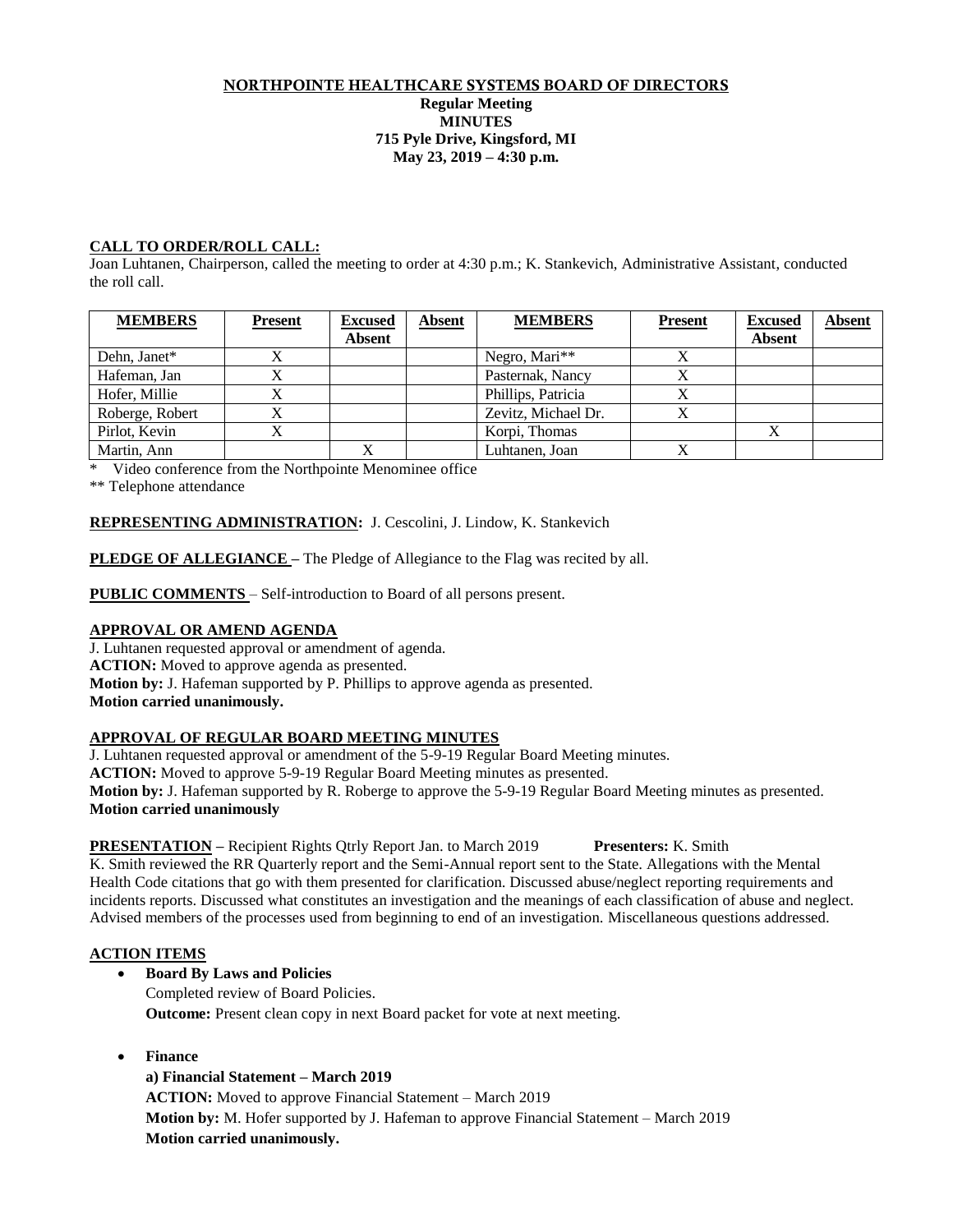| #                                                                                            | Name of<br>Contract   | Contract<br>Type | Date of<br>Contract | Old Rate         | <b>New Rate</b>  | Change |
|----------------------------------------------------------------------------------------------|-----------------------|------------------|---------------------|------------------|------------------|--------|
| $\mathsf{A}$                                                                                 | <b>Great Northern</b> | CLS and          | $9/1/18$ -          | $CLS -$          | $CLS -$          | None   |
|                                                                                              | Homecare              | Respite          | 8/31/19             | $$3.75/$ unit    | $$3.75/$ unit    |        |
|                                                                                              |                       |                  |                     | Respite -        | Respite -        |        |
|                                                                                              |                       |                  |                     | \$4.38/unit      | \$4.38/unit      |        |
| Letter sent stated location closed. Did not close, only an office closed. Need to reinstate. |                       |                  |                     |                  |                  |        |
| B                                                                                            | Dale Schmeisser       | Dietary          | $5/1/19$ -          | $$50.00/h$ our   | $$50.00/h$ our   | None   |
|                                                                                              |                       |                  | $4/30-20$           | up to 44 hours   | up to 44 hours   |        |
|                                                                                              |                       |                  |                     | per month        | per month        |        |
|                                                                                              |                       |                  |                     | \$25.00/hour     | \$25.00/hour     |        |
|                                                                                              |                       |                  |                     | for              | for              |        |
|                                                                                              |                       |                  |                     | Northpointe      | Northpointe      |        |
|                                                                                              |                       |                  |                     | training         | training         |        |
|                                                                                              |                       |                  |                     |                  |                  |        |
| C                                                                                            | Forever               | Drop-In          | $7/1/19$ -          | $$65,100.00$ or  | $$65,100.00$ or  | None   |
|                                                                                              | Friendship            |                  | 6/30/20             | $$5.425.00/m$ o. | $$5,425.00/m$ o. |        |

#### **b) Contract Grid 5-9-19**

Miscellaneous questions addressed.

**Motion by:** J. Hafeman supported by P. Phillips to approve Contract Grid 5-9-19 as presented. **Motion carried unanimously.** 

#### **NEW BUSINESS (Discussion only)**

- **Finance**
	- a) **Check Disbursement - April 2019** Miscellaneous questions addressed. **Outcome:** Action Item at next meeting.
	- b) **Contract Grid 5-23-19**

Discussed rate assigned to HIS contract factors in April 2019 direct care worker wage pass through. Miscellaneous questions addressed. **Outcome:** Action Item at next meeting

**Job Descriptions**

Presented Director of Child and Family Services job description. Salary range calculated by using current County Director salary range. Remaining 2 job descriptions will be presented at next Board meeting. Miscellaneous questions addressed.

**ACTION:** A motion was made by J. Hafeman supported by R. Roberge to move the Director of Child and Family Services job description to an action item at the present meeting.

K. Stankevich, Administrative Assistant conducted roll call.

| ROLL CALL VOTE | <b>YES</b> | NO. |          | YES | NO. |
|----------------|------------|-----|----------|-----|-----|
| Pasternak      |            |     | Negro    |     |     |
| Hafeman        | X          |     | Phillips | X   |     |
| Hofer          | X          |     | Roberge  | X   |     |
| Zevitz         | X          |     | Pirlot   |     |     |
| Dehn           |            |     | Luhtanen |     |     |

**ACTION:** A motion was made by J. Hafeman supported by M. Hofer to adopt and immediately post the job description for the Director of Child and Family services at the salary range of \$52,299 to \$75,625. **Motion carried unanimously.**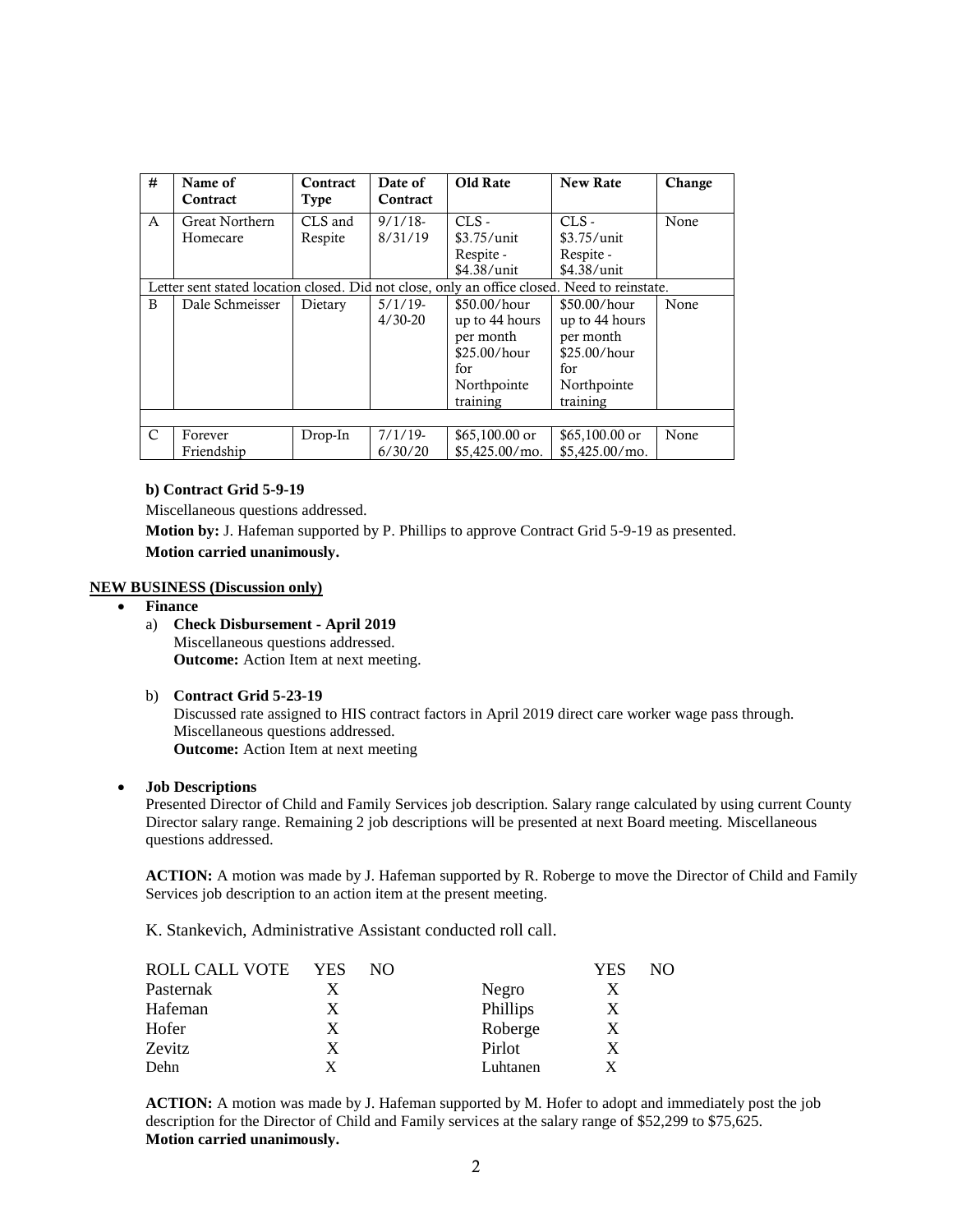# **Local Inpatient Costs**

Discussed several factors relating to high hospitalization rates in individuals; including easier placement (instead of only safety plan) and shortage of case managers leading to the inability to provide all services necessary for an individual. Discussed ending crisis screenings in the ER for individuals with private insurance, and connecting individuals with private insurance to other community sources first. Miscellaneous questions addressed. **Outcome:** CEO to meet with hospital to discuss services. Board to revisit crisis screenings in future meeting.

# **Community Needs Assessment**

Community needs align with current Strategic Plan goals. Reviewed survey results. Miscellaneous questions addressed.

**Outcome:** Informational.

# **CEO Report**

J. Cescolini reviewed report with members. Discussed NC audit coming on June 10, workload balance needs, and new Northpointe signs bid.

**Outcome:** Request for more information regarding sign bids. J. Heath will provide information by the next regular meeting.

# **CEO Appraisal Draft**

Proposed criteria based on metrics and data driven measures for CEO Evaluation discussed. **Outcome:** Return to next agenda as ACTION item.

- **HR Policies – Ad Hoc** Update from Ad Hoc regarding HR Policies. Most of HR complete with only grammatical errors corrected. **Outcome:** Return to next agenda for Board approval of policies.
- **Financial Risk Management** Miscellaneous questions addressed. **Outcome:** Return to next agenda as ACTION item.
- **Cultural Competence/Diversity Plan** Miscellaneous questions addressed. **Outcome:** Return to next agenda as ACTION item.

# **MISCELLANEOUS BOARD/COMMITTEE REPORTS**

CMHAM Weekly Updates 5-10-19 **Outcome:** Informational

# **PUBLIC COMMENTS**

Ken Fayas of HIS, Inc. expressed his belief that the Northpointe team is great.

# **BOARD COMMENTS**

M. Hofer gave her thanks to J. Doll for all her years at Northpointe.

J. Hafeman spoke with Judy S., who works with Ed McBroom, and they are working to set up a meeting for mental health professionals and MDHHS. J. Cescolini stated she attended this meeting in Watersmeet with T. Korpi. Many agents of the mental health team were present. Ed McBroom's office will advise her of meeting schedules for Dickinson and Menominee Counties. R. Roberge would like an invitation when held in Dickinson County.

J. Luhtanen thanked Krissa K. for being Employee of the Month.

- J. Luhtanen announced T. Korpi was hospitalized, and asked to keep him in thoughts and prayers.
- J. Luhtanen wished everyone a Happy Memorial Day weekend.